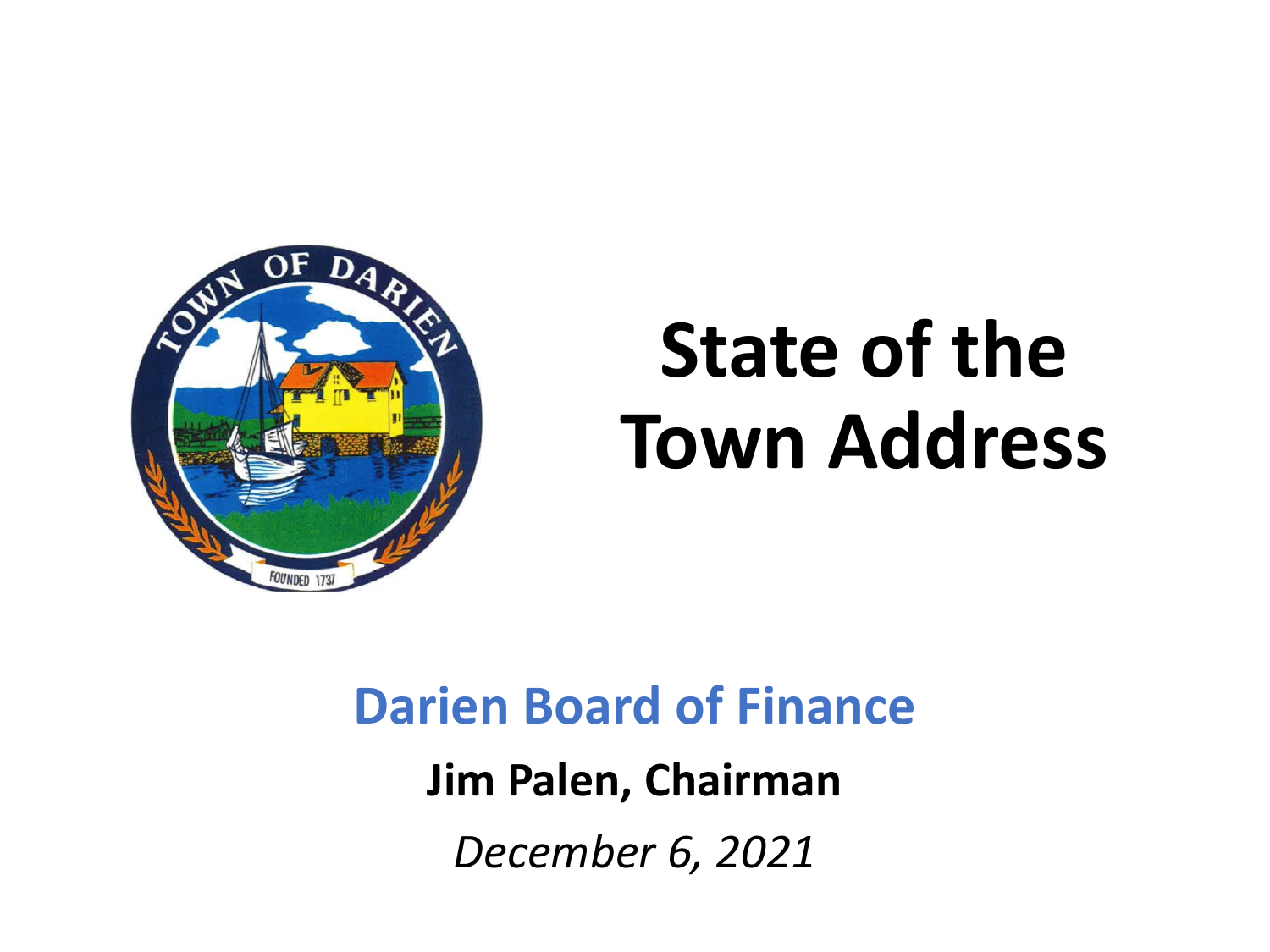#### **Darien is financially healthy, regionally competitive and prepared for both the 'known' and 'unknown'**

| Aaa Moody's<br><b>Rating</b>            | With the highest possible rating from Moody's, Darien is well<br>positioned to access the capital markets to fund our capital<br>needs.                                      |
|-----------------------------------------|------------------------------------------------------------------------------------------------------------------------------------------------------------------------------|
| \$26.2mm Fund<br><b>Balance</b>         | Unencumbered fund balance provides ample liquidity to cover<br>unexpected expenses and supports our Aaa rating. Our current<br>balance is in excess of the BOF policy floor. |
| <b>Ample Debt</b><br><b>Capacity</b>    | Our current debt balance of \$62mm and declining debt service<br>profile allows for continued funding of planned capital<br><b>investments</b>                               |
| <b>Low Mill Rate</b>                    | Darien's FY2022 mill rate of 16.84 is among the lowest of<br>municipalities in the state of Connecticut, driven in part by our<br>grand list                                 |
| <b>Demand for</b><br><b>Real Estate</b> | Darien continues to be a top destination for families looking for<br>a suburban experience within the greater a NY Metro area                                                |

**Darien is in great shape, so how do we keep it that way?**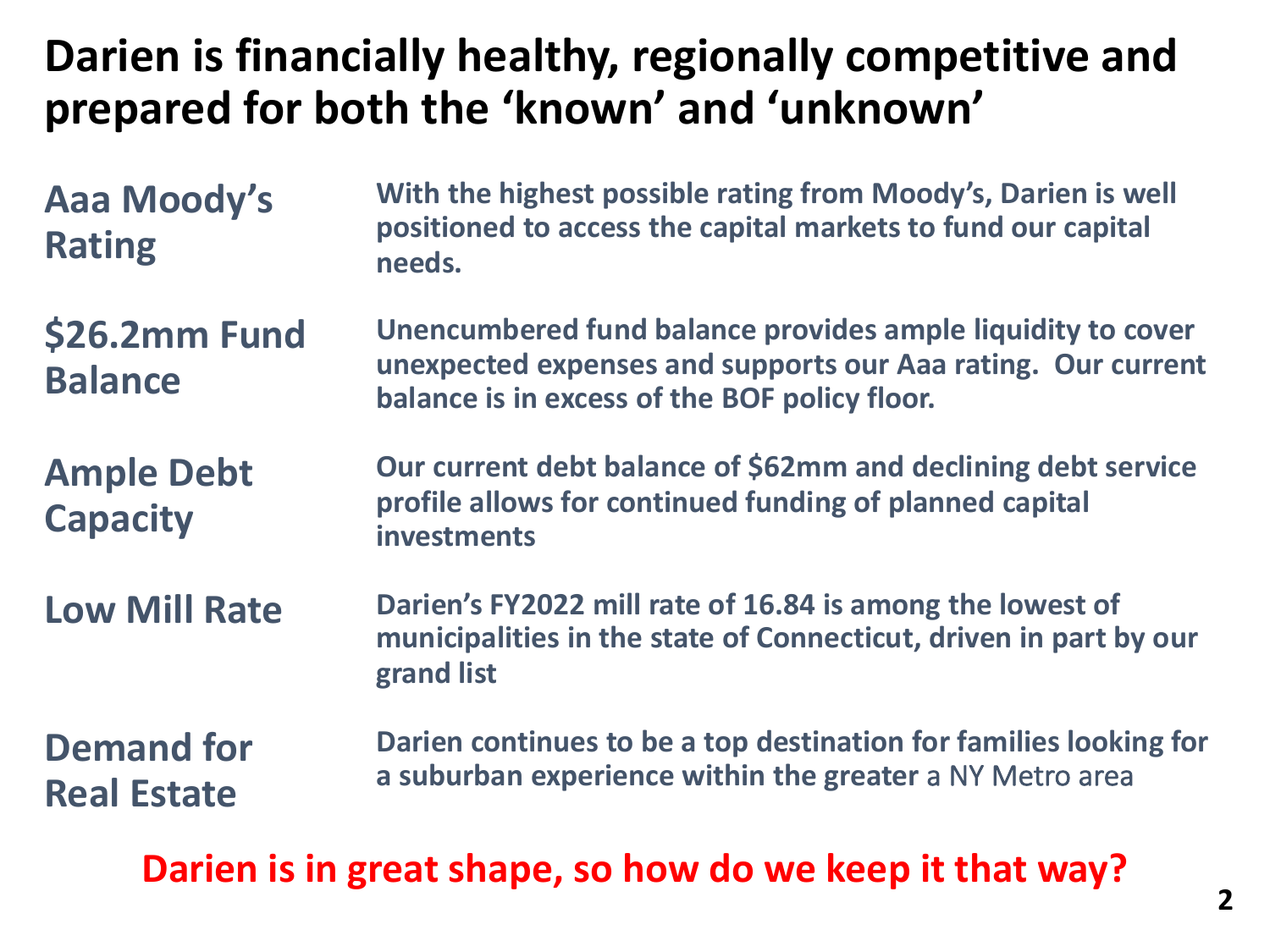#### **Overall general fund expenditures continue to rise, but the pace is trending lower; COVID has added variability.**

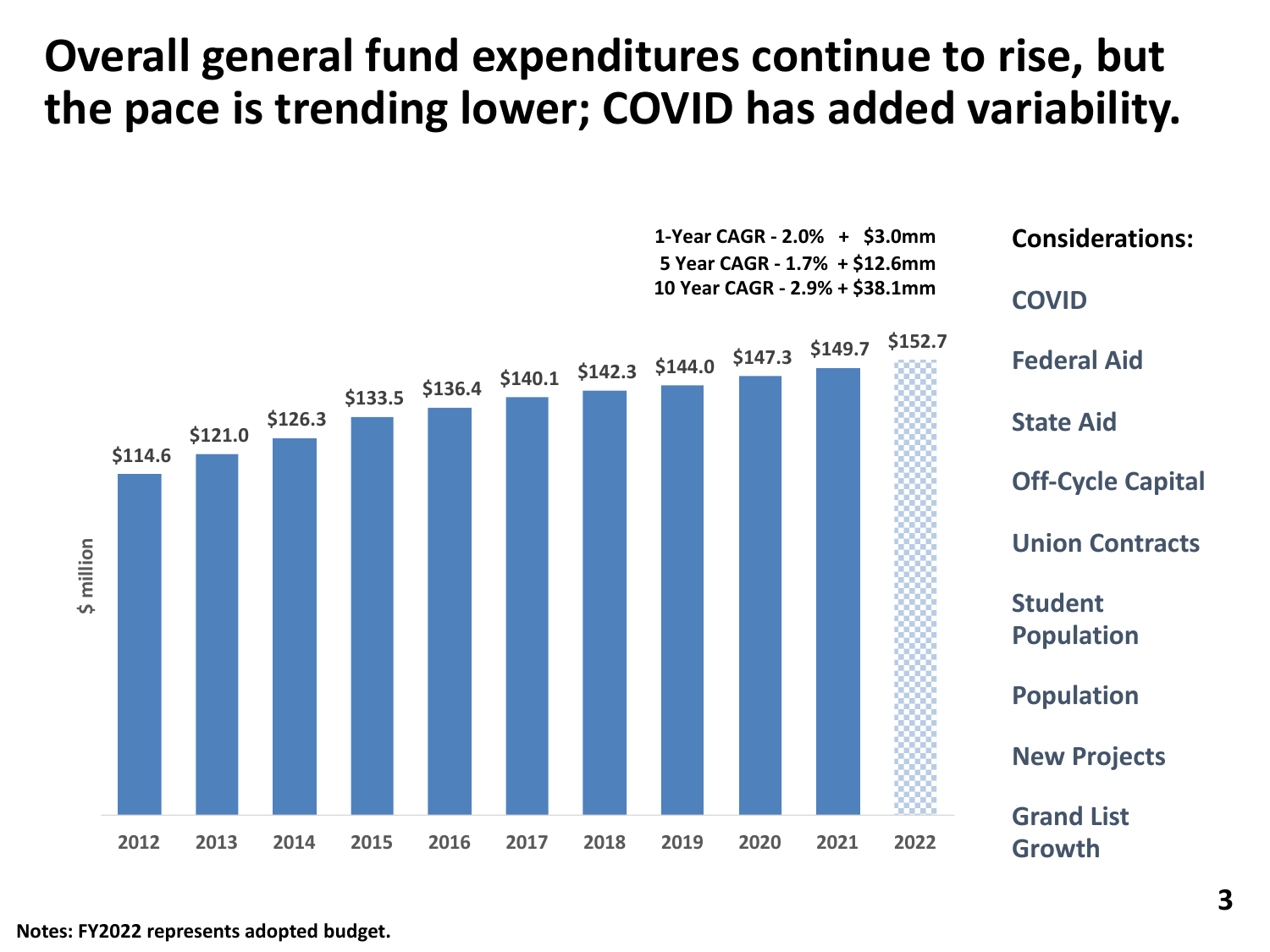#### **BOE net expenditures continue to drive overall increases in our budgeted operating expenses**





#### **Observations:**

**BOE operating expense growth outpaces Town by 30 bps, but have recently ticked up much higher**

**BOE continues to grow as a percentage of Darien's overall operating expenses**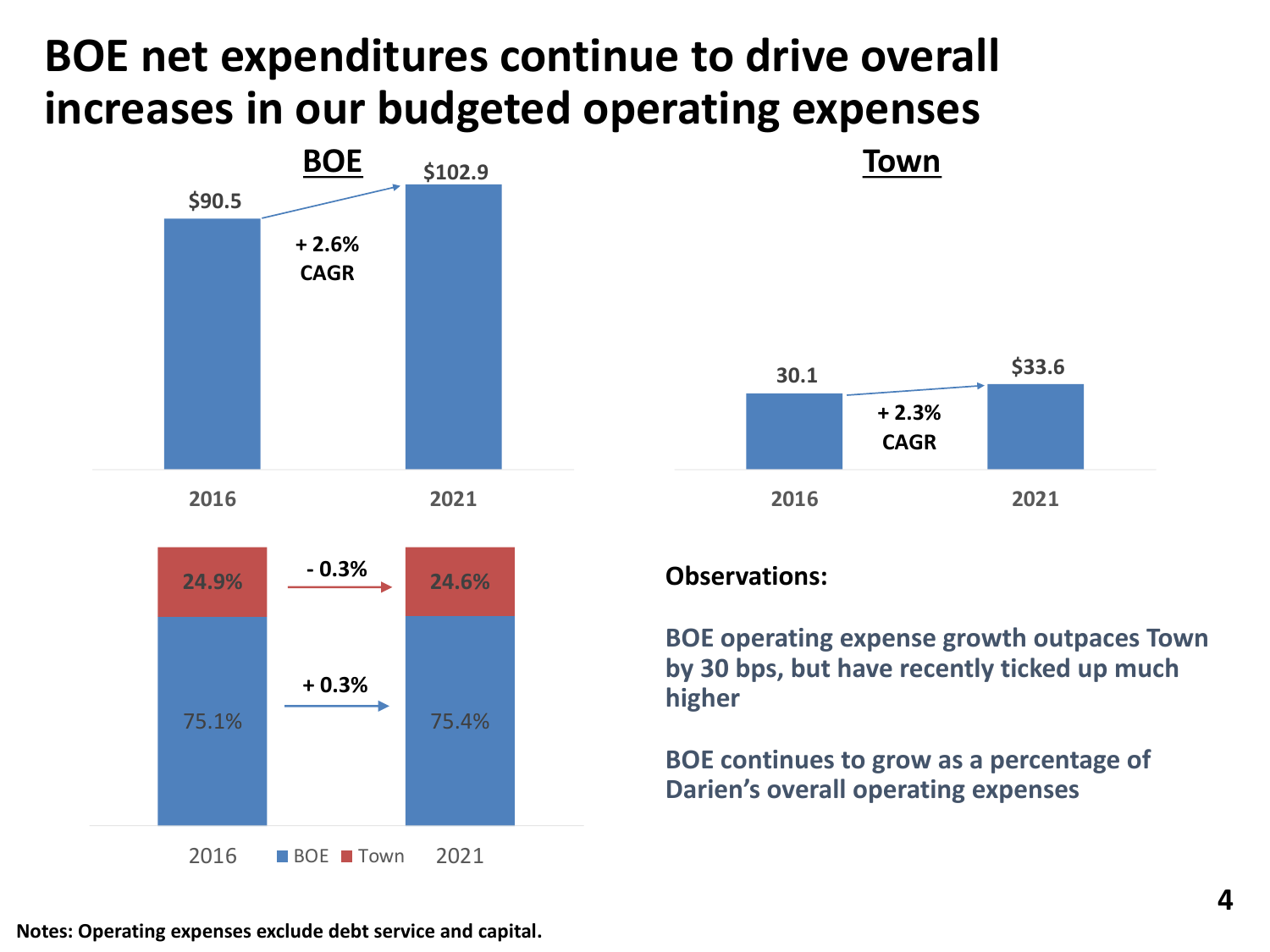## **Total student enrollment has declined …**



## **… BOE expenditures per student continue to rise**



**Notes: Operating expenses in 000's. FY2022 is projected or budgeted.**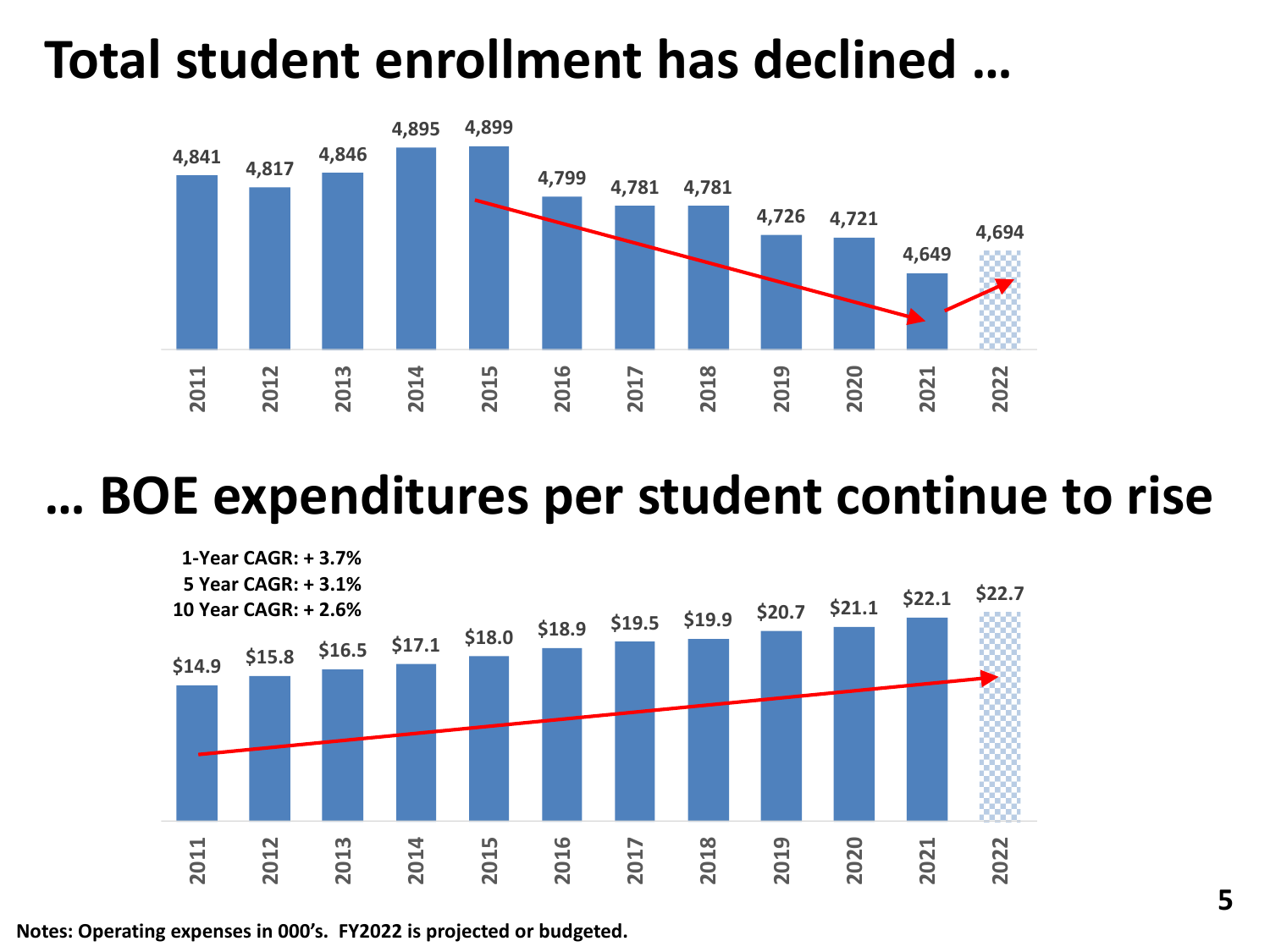#### **Total funded indebtedness and debt service**



**Outsttanding Debt**





**Notes: FY2020 debt service includes prepayment of \$1.7mm of debt.**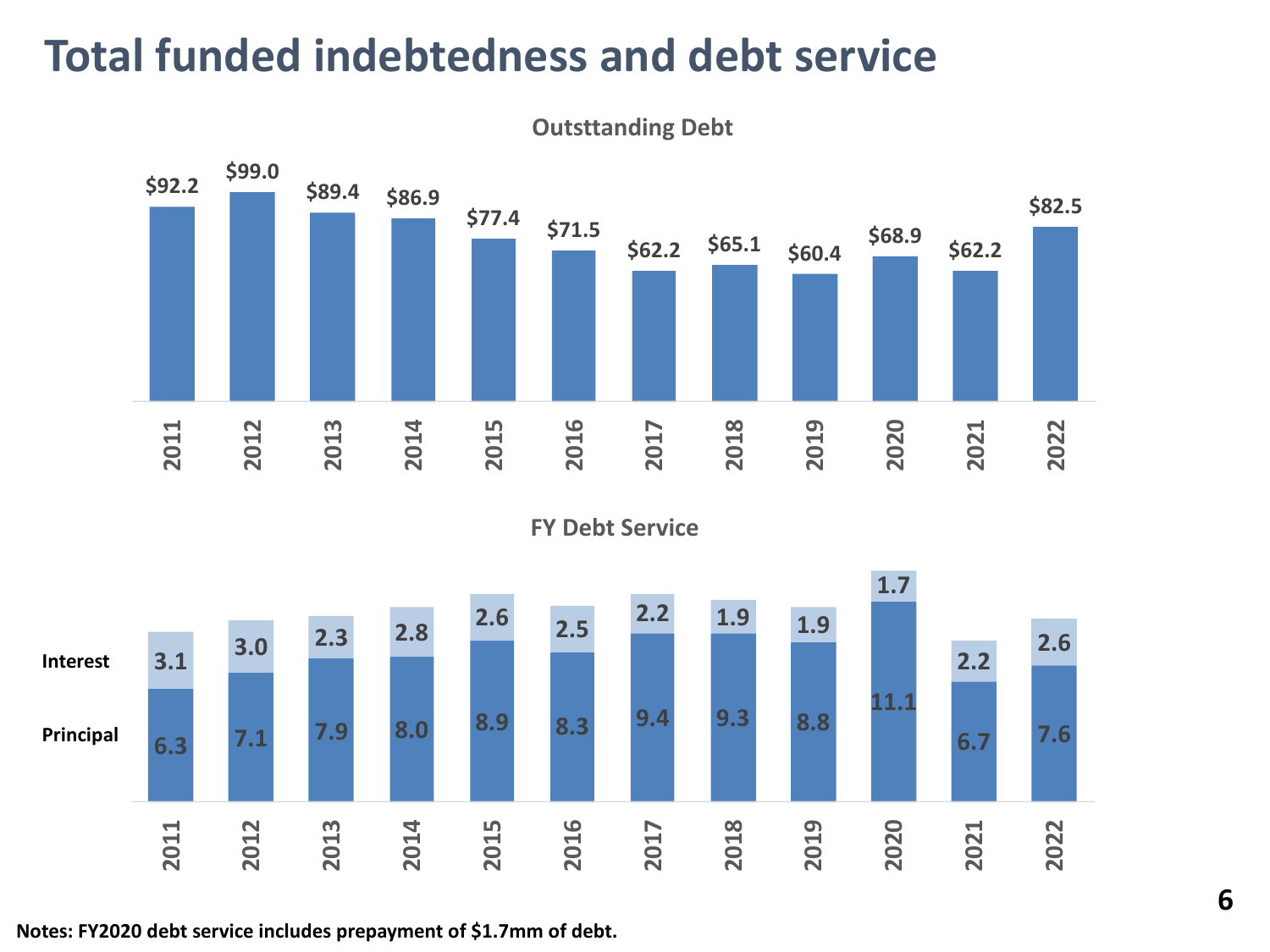#### **Unassigned fund balance remains strong and provides ample liquidity for the unknown**

**FY Ending Unassigned Fund Balance**

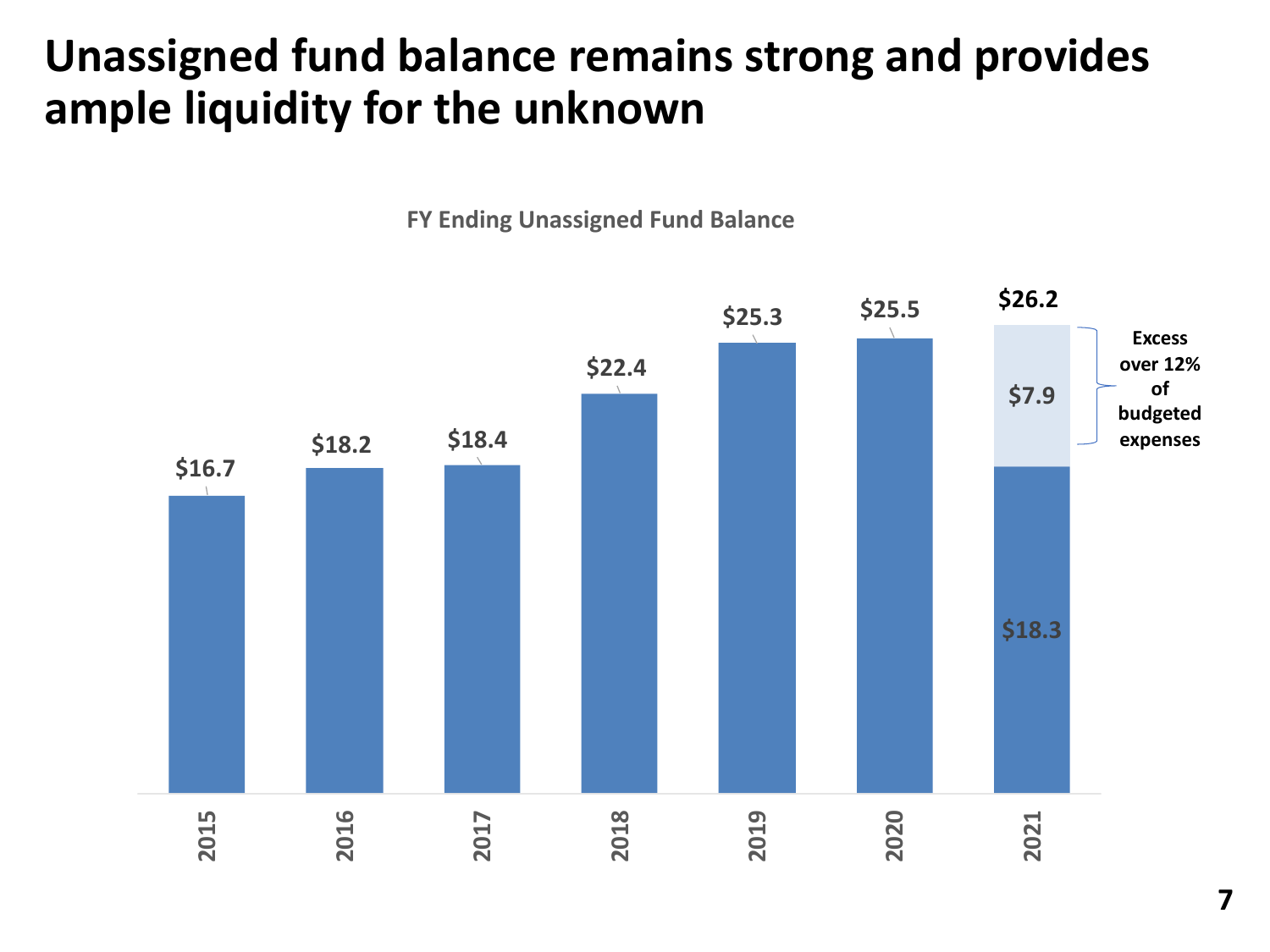#### **Overview of FY2021 Revenues & Expenditures**

|                                       | Adjusted      |         |                  | Surplus / Deficit    |                          |         |                                                 |
|---------------------------------------|---------------|---------|------------------|----------------------|--------------------------|---------|-------------------------------------------------|
|                                       | <b>Budget</b> |         |                  | <b>Actual Amount</b> |                          | %age    | <b>Notes</b>                                    |
|                                       |               |         |                  |                      |                          |         |                                                 |
| <b>Revenues</b>                       |               |         |                  |                      |                          |         |                                                 |
| <b>Property Taxes</b>                 | Ś.            | 138.5   | $$139.8 \t$ 1.2$ |                      |                          | 0.9%    | conservative assumptions                        |
| <b>Other Revenues</b>                 |               | 8.8     | 9.9              |                      | 1.1                      |         | 12.6% volume of real estate transactions        |
| <b>State Grants</b>                   |               | 0.5     | 0.8              |                      | 0.3                      | 61.7%   |                                                 |
| <b>Contribution from Fund Balance</b> |               | 4.6     |                  |                      |                          |         | (4.6) -100.0% no need to draw from fund balance |
| <b>Total Revenue</b>                  |               | \$152.4 | \$150.4          | \$                   | (1.9)                    |         | -1.3% \$2.6mm of higher revenues                |
|                                       |               |         |                  |                      |                          |         |                                                 |
|                                       | Adjusted      |         |                  | Surplus / Deficit    |                          |         |                                                 |
| <b>Expenditures</b>                   | <b>Budget</b> |         |                  | <b>Actual Amount</b> |                          | %age    |                                                 |
| Town                                  | \$.           | 34.9    | \$33.6           |                      | 5(1.3)                   | $-3.6%$ | town budget surplus                             |
| <b>BOE</b>                            |               | 104.3   | 102.9            |                      | (1.4)                    | $-1.3%$ | school budget surplus                           |
| <b>Debt Service</b>                   |               | 8.9     | 8.9              |                      | (0.0)                    | 0.0%    |                                                 |
| Capital                               |               | 4.3     | 4.3              |                      | $\overline{\phantom{a}}$ | 0.0%    |                                                 |
| <b>Total Expenditures</b>             | \$.           | 152.4   | \$149.7          | \$                   | (2.6)                    |         | -1.7% \$2.6mm of lower net expenses             |
|                                       |               |         |                  |                      |                          |         |                                                 |
| <b>Contribution to Fund Balance</b>   |               |         | \$<br>0.7        |                      |                          |         | \$2.7mm used for FY2022 capital                 |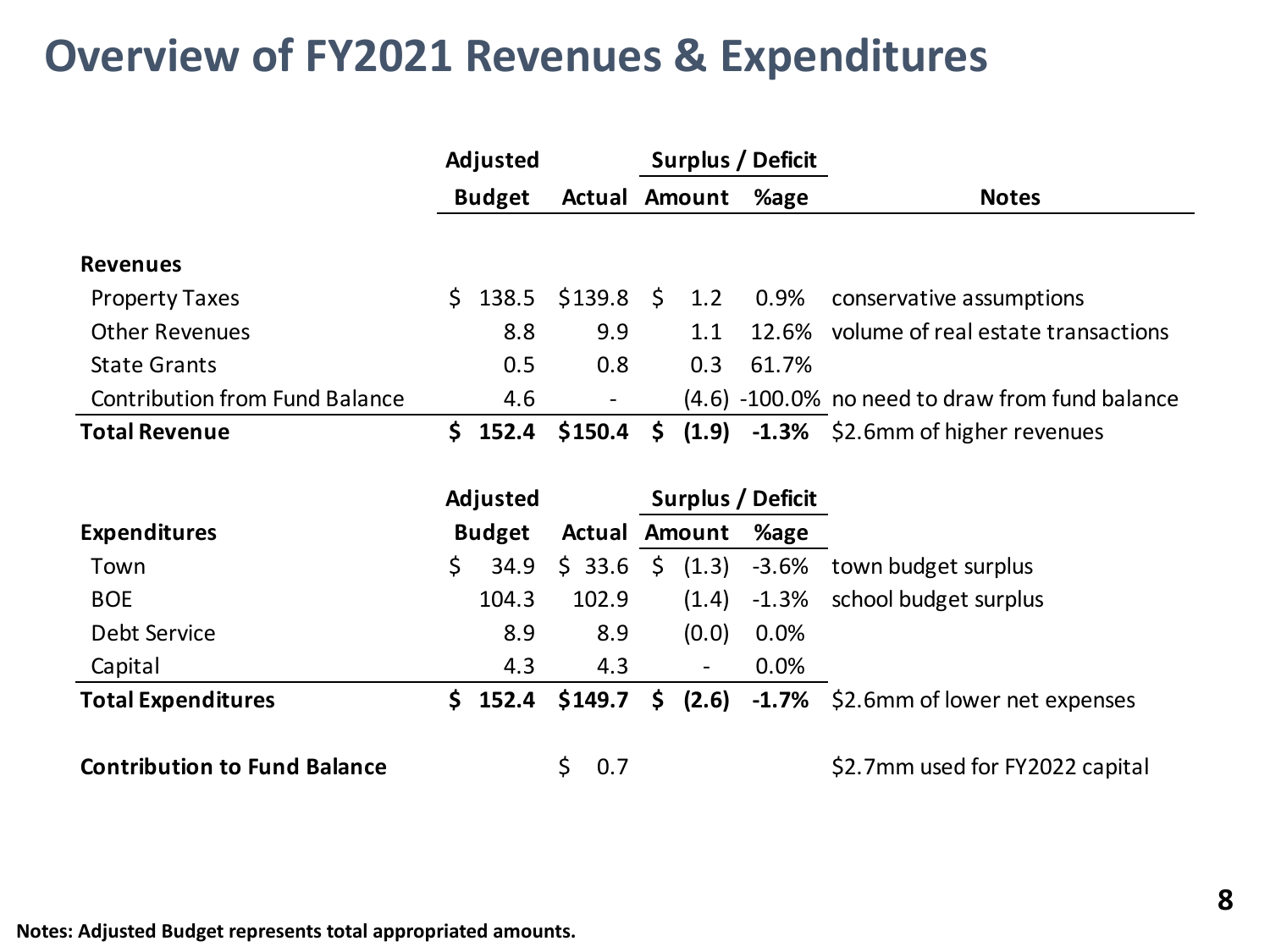#### **Long Term Aggregate Budget Guidance**

#### **Core Growth**

- Existing personnel & contracts
- Current services
- Efficiencies in current operations

#### **New Growth**

- Additional headcount
- Added capital investments
- Benefit changes

#### **Unknown & Unexpected**

- Manage within existing budgets
- Track separately
- Avoid permanent solutions to short term situations
- Special Appropriations they work

**2.5% increase Overall target 3.0% Make a clear and compelling case Keep stakeholders informed: Public, BOF and RTM ? %**

**Spending increases are expected to be partially offset by growth in grand list**